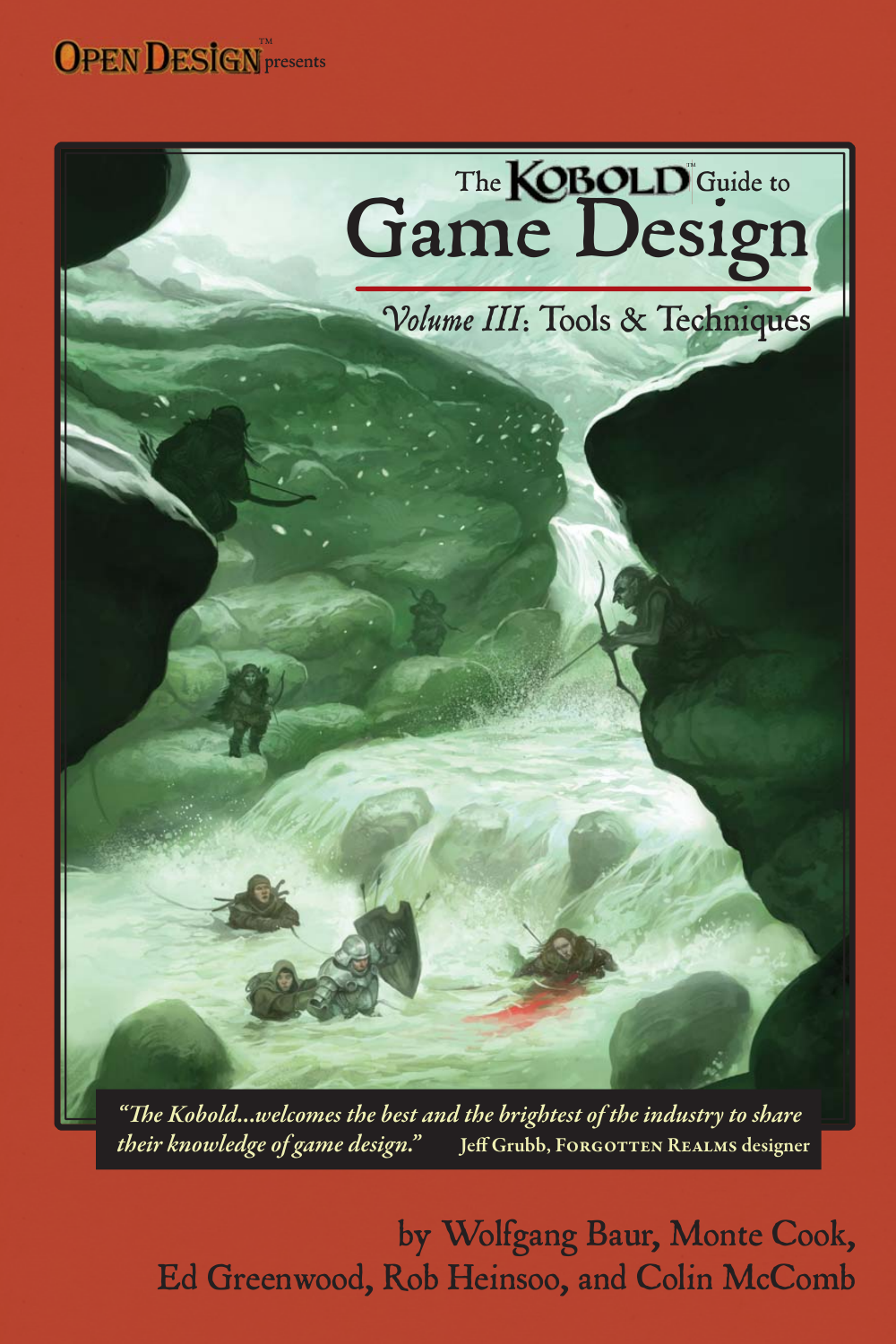## Contents

| Foreword                                                                              | $\rm{V}$ |
|---------------------------------------------------------------------------------------|----------|
| 1. What is Design?<br>by Wolfgang Baur                                                | 1        |
| 2. Designing RPGs: Computer and Tabletop<br>by Colin McComb                           | 13       |
| 3. The Process of Creative Thought<br>by Wolfgang Baur                                | 18       |
| 4. Creative Mania & Design Despair<br>by Wolfgang Baur                                | 24       |
| 5. Seize the Hook<br>by Rob Heinsoo                                                   | 29       |
| 6. Basic Combat Systems for Tabletop Games<br>by Colin McComb                         | 41       |
| 7. Crafting a Dastardly Plot<br>by Ed Greenwood                                       | 51       |
| 8. Location as a Fulcrum for Superior Design<br>by Wolfgang Baur                      | 58       |
| 9. Myths & Realities of Game Balance<br>by Monte Cook                                 | 64       |
| 10. Buckets in the Sandbox: Non-Linear and<br>Event-Driven Design<br>by Wolfgang Baur | 69       |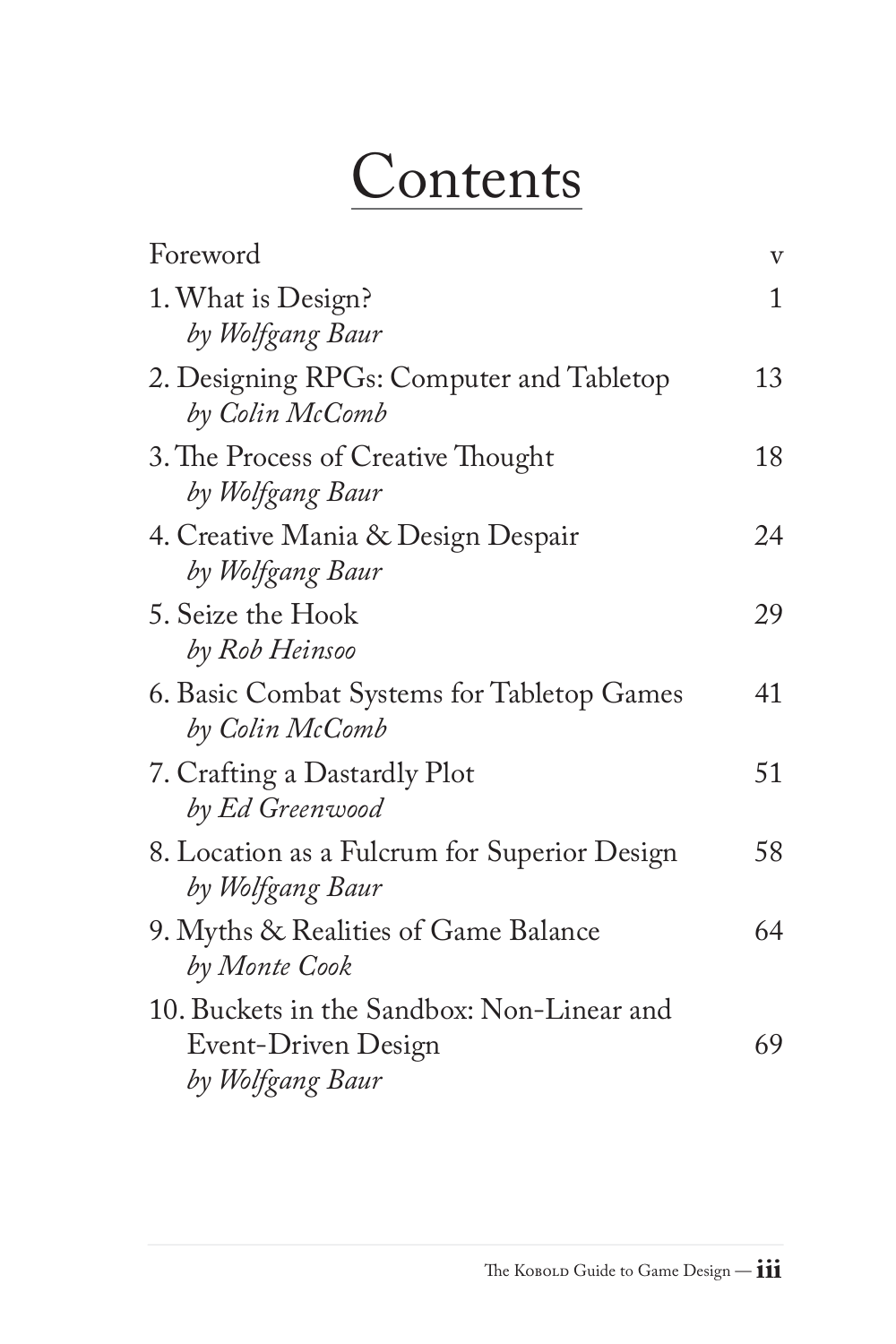| 11. Collaboration and Design   | 76  |
|--------------------------------|-----|
| by Wolfgang Baur               |     |
| 12. Failure and Recovery       | 82. |
| by Wolfgang Baur               |     |
| <b>Contributor Biographies</b> | 86  |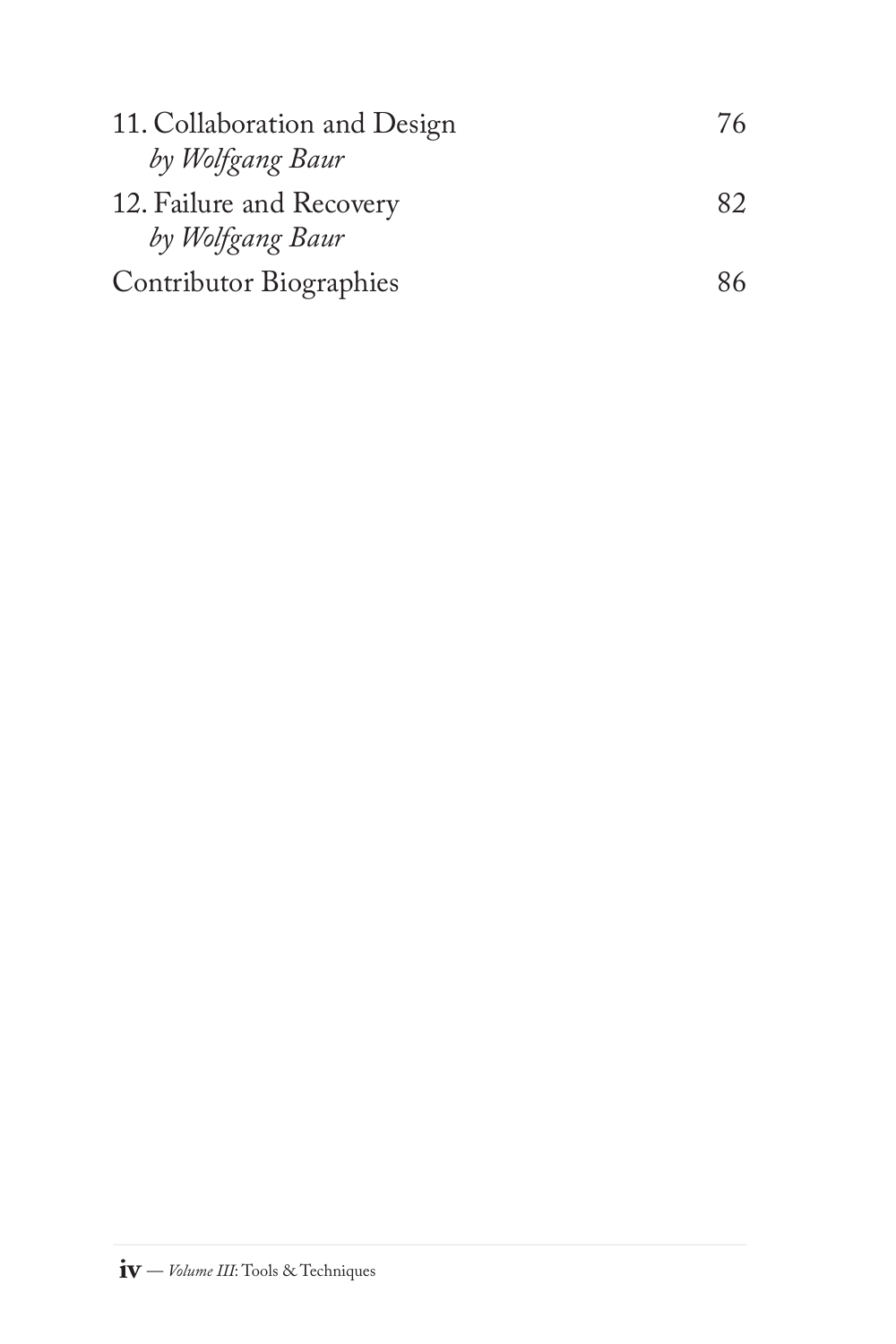## *Foreword* Chimeras

are measured, and it is one founded on a fundamental tension.

<span id="page-3-0"></span>The design of roleplaying games is a relatively new art as these things<br>are measured, and it is one founded on a fundamental tension.<br>Most games are creatures entirely of rules: turns, sequence,<br>resources, playing pieces, Most games are creatures entirely of rules: turns, sequence, resources, playing pieces, luck and probability, tactics. In extreme cases, such designs are matters of pure geometry and skill, such as chess or go. One mind is pitted against another, and a victory determined.

Roleplaying games (RPGs) sort of mess up that neat definition of game design. No one "wins." RPGs are entertainments, closer to films and novels than to chess or go. A roleplaying game is, in fact, a chimera of rules elements and story elements, with both necessary to its character.

In this third volume of the **KOBOLD GUIDE TO GAME DESIGN**, we hear from masters of both rules and story, and examine the space in between. What makes a basic game tick? What were the ground rules and foundational decisions of the newest edition of **Dungeons & Dragons**?

More than that, this volume digs at the intersection of the two pillars of roleplaying design. When we add story elements to our games of pure tactics and mechanics, that matter of Gygaxian invention when wargaming met the freeform story play of David Wesely and Dave Arneson's Braunstein—well, what then? How does one design mechanics for something as liquid and protean as story? How can rules be made to jump out of cases and be tools for creative play without victory conditions?

Frankly, what works in story, and what works in rules? Good RPG designers can do both, though most specialize in one pillar or the other.

The answers are here, from *New York Times*-bestselling author Ed Greenwood, from **Fourth Edition Dungeons & Dragons** lead design Rob Heinsoo, from THIRD EDITION DUNGEONS & DRAGONS lead designer Monte Cook, and from **Planescape:** *TORMENT* video game designer Colin McComb, as well as from yours truly. Let's open up the seamy underbelly of this strange beast, neither book nor game, and yet popular for going on 40 years now.

*Wolfgang Baur* April, 2010